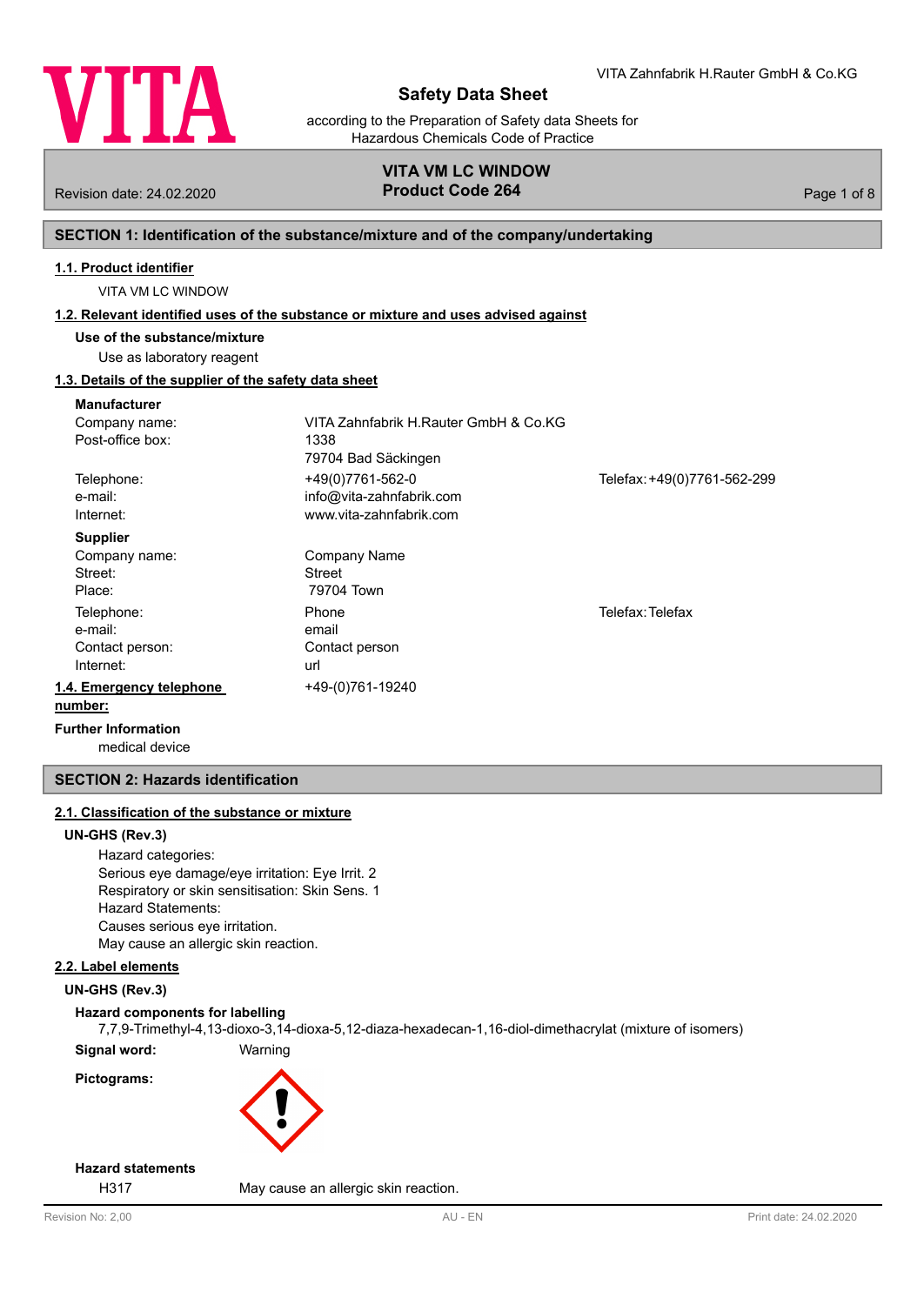

according to the Preparation of Safety data Sheets for Hazardous Chemicals Code of Practice

## **VITA VM LC WINDOW**

Revision date: 24.02.2020 Page 2 of 8

Causes serious eye irritation.

| <b>Precautionary statements</b> |
|---------------------------------|
|---------------------------------|

| P <sub>261</sub> | Avoid breathing dust/fume/gas/mist/vapours/spray.                                      |
|------------------|----------------------------------------------------------------------------------------|
| P <sub>264</sub> | Wash hands thoroughly after handling.                                                  |
| P272             | Contaminated work clothing should not be allowed out of the workplace.                 |
| P <sub>280</sub> | Wear protective gloves/protective clothing/eye protection/face protection.             |
| P302+P352        | IF ON SKIN: Wash with plenty of soap and water.                                        |
| P333+P313        | If skin irritation or rash occurs: Get medical advice/attention.                       |
| P362+P364        | Take off contaminated clothing and wash it before reuse.                               |
| P305+P351+P338   | IF IN EYES: Rinse cautiously with water for several minutes. Remove contact lenses, if |
|                  | present and easy to do. Continue rinsing.                                              |
| P337+P313        | If eye irritation persists: Get medical advice/attention.                              |
| P <sub>501</sub> | Dispose of waste according to applicable legislation.                                  |

## **2.3. Other hazards**

No information available.

### **SECTION 3: Composition/information on ingredients**

## **3.2. Mixtures**

#### **Hazardous components**

| <b>CAS No</b> | <b>I</b> Chemical name                                                                                      | Quantity    |
|---------------|-------------------------------------------------------------------------------------------------------------|-------------|
| 72869-86-4    | 7.7.9-Trimethyl-4.13-dioxo-3.14-dioxa-5.12-diaza-hexadecan-1.16-diol-dimethacrylat (mixture of<br>(lisomers | $30 - 35\%$ |
| 94108-97-1    | Ditrimethylolpropane Tetraacrylate                                                                          | $10 - 55$ % |
| 2867-47-2     | 2-dimethylaminoethyl methacrylate                                                                           | $\%$<br>< 1 |

## **SECTION 4: First aid measures**

#### **4.1. Description of first aid measures**

#### **General information**

When in doubt or if symptoms are observed, get medical advice.

#### **After inhalation**

Provide fresh air. When in doubt or if symptoms are observed, get medical advice.

## **After contact with skin**

After contact with skin, wash immediately with plenty of water and soap. Take off immediately all contaminated clothing and wash it before reuse. Medical treatment necessary.

#### **After contact with eyes**

After contact with the eyes, rinse with water with the eyelids open for a sufficient length of time, then consult an ophthalmologist immediately. Remove contact lenses, if present and easy to do. Continue rinsing.

## **After ingestion**

Rinse mouth immediately and drink plenty of water. Observe risk of aspiration if vomiting occurs. Never give anything by mouth to an unconscious person or a person with cramps. Call a doctor.

## **4.2. Most important symptoms and effects, both acute and delayed**

No information available.

### **4.3. Indication of any immediate medical attention and special treatment needed**

Treat symptomatically.

## **SECTION 5: Firefighting measures**

## **5.1. Extinguishing media**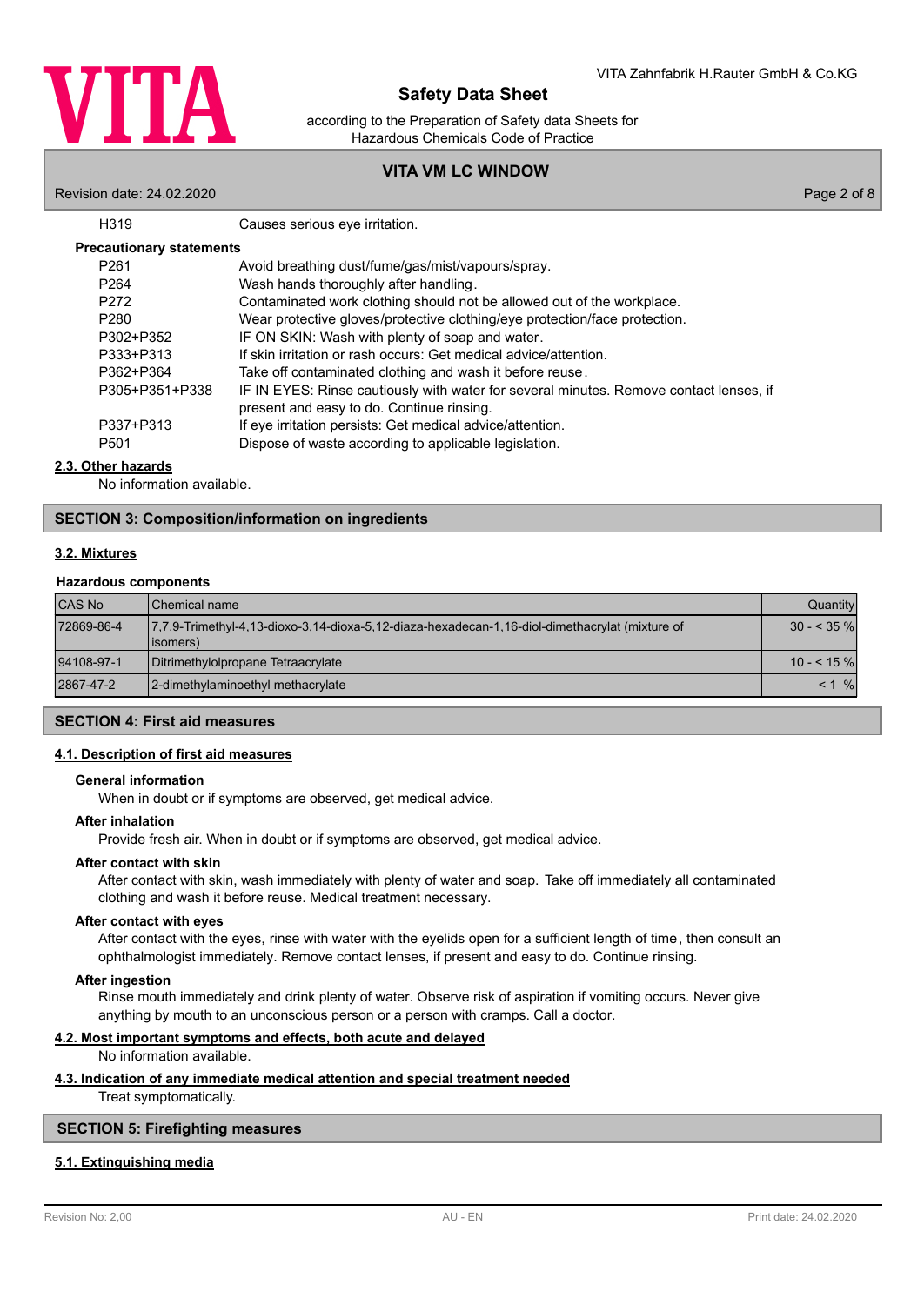

according to the Preparation of Safety data Sheets for Hazardous Chemicals Code of Practice

## **VITA VM LC WINDOW**

Revision date: 24.02.2020 Page 3 of 8

**Suitable extinguishing media**

Co-ordinate fire-fighting measures to the fire surroundings.

#### **5.2. Special hazards arising from the substance or mixture**

Non-flammable.

#### **5.3. Advice for firefighters**

Wear a self-contained breathing apparatus and chemical protective clothing. Full protection suit.

#### **Additional information**

Suppress gases/vapours/mists with water spray jet. Collect contaminated fire extinguishing water separately. Do not allow entering drains or surface water.

#### **SECTION 6: Accidental release measures**

#### **6.1. Personal precautions, protective equipment and emergency procedures**

Provide adequate ventilation. Do not breathe gas/fumes/vapour/spray. Avoid contact with skin, eyes and clothes. Use personal protection equipment. Remove persons to safety.

#### **6.2. Environmental precautions**

Do not allow to enter into surface water or drains.

### **6.3. Methods and material for containment and cleaning up**

Take up mechanically. Treat the recovered material as prescribed in the section on waste disposal.

## **6.4. Reference to other sections**

Safe handling: see section 7 Personal protection equipment: see section 8 Disposal: see section 13

### **SECTION 7: Handling and storage**

#### **7.1. Precautions for safe handling**

#### **Advice on safe handling**

Provide adequate ventilation. Do not breathe gas/fumes/vapour/spray. Avoid contact with skin, eyes and clothes. Use personal protection equipment.

#### **Advice on protection against fire and explosion**

Usual measures for fire prevention.

## **7.2. Conditions for safe storage, including any incompatibilities**

#### **Requirements for storage rooms and vessels**

Keep container tightly closed.

#### **Hints on joint storage**

No information available.

## **7.3. Specific end use(s)**

Use as laboratory reagent

### **SECTION 8: Exposure controls/personal protection**

#### **8.1. Control parameters**

## **Additional advice on limit values**

none

## **8.2. Exposure controls**

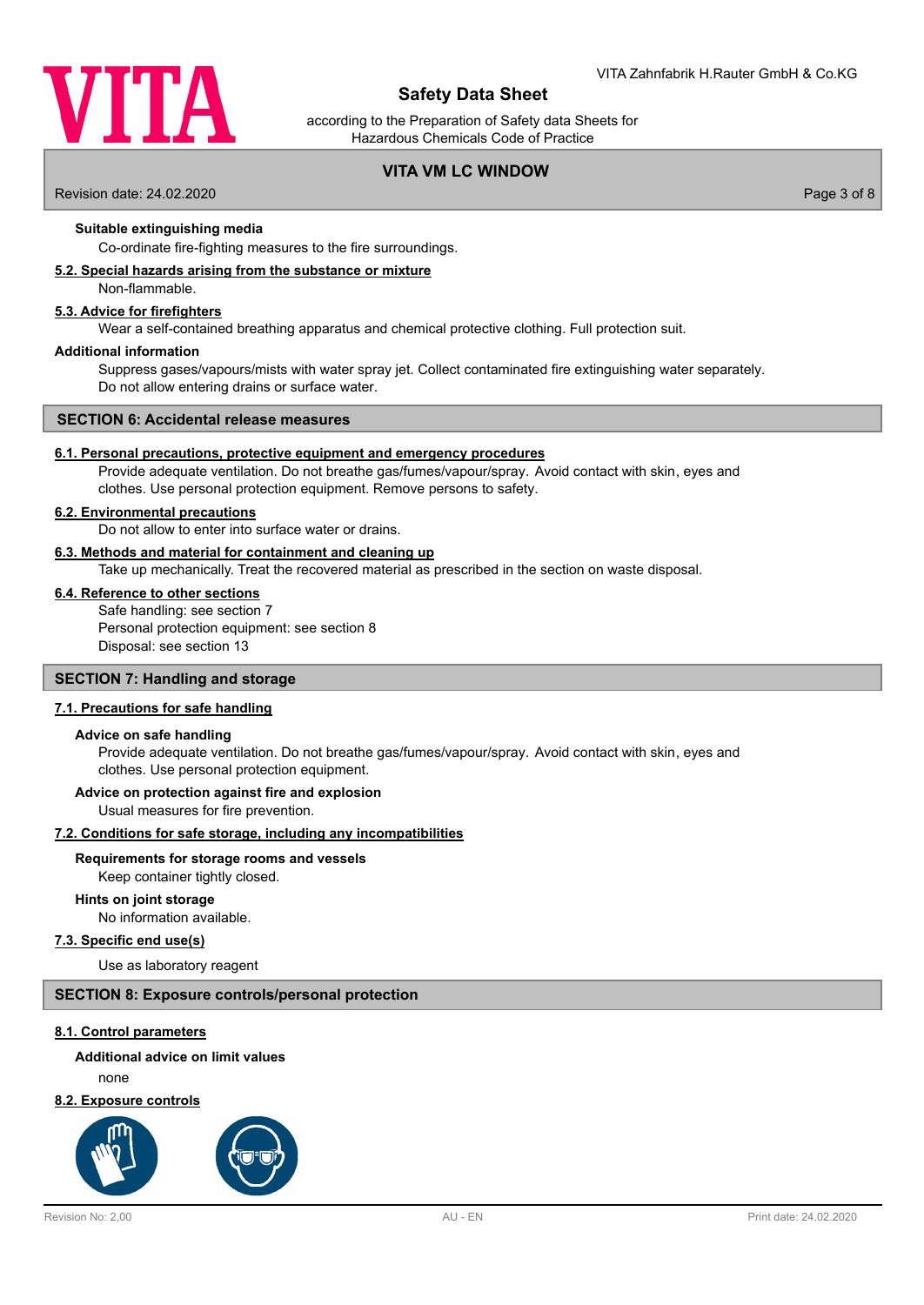

according to the Preparation of Safety data Sheets for Hazardous Chemicals Code of Practice

## **VITA VM LC WINDOW**

Revision date: 24.02.2020 Page 4 of 8

#### **Appropriate engineering controls**

Provide adequate ventilation as well as local exhaustion at critical locations.

#### **Protective and hygiene measures**

Remove contaminated, saturated clothing immediately. Draw up and observe skin protection programme. Wash hands and face before breaks and after work and take a shower if necessary . When using do not eat, drink, smoke, sniff. Do not breathe gas/fumes/vapour/spray. Avoid contact with skin, eyes and clothes.

#### **Eye/face protection**

Suitable eye protection: goggles.

#### **Hand protection**

Wear suitable gloves. Suitable material: NBR (Nitrile rubber) Breakthrough time (maximum wearing time): 30 min

The quality of the protective gloves resistant to chemicals must be chosen as a function of the specific working place concentration and quantity of hazardous substances. For special purposes, it is recommended to check the resistance to chemicals of the protective gloves mentioned above together with the supplier of these gloves.

#### **Skin protection**

Use of protective clothing.

#### **Respiratory protection**

In case of inadequate ventilation wear respiratory protection. Provide adequate ventilation as well as local exhaustion at critical locations. Technical ventilation of workplace.

#### **Environmental exposure controls**

Avoid release to the environment.

#### **SECTION 9: Physical and chemical properties**

#### **9.1. Information on basic physical and chemical properties**

| Physical state:                          | pasty                  |                |                        |
|------------------------------------------|------------------------|----------------|------------------------|
| Colour:                                  | Trade name/designation |                |                        |
| Odour:                                   | characteristic         |                |                        |
| pH-Value:                                |                        | not determined |                        |
| Changes in the physical state            |                        |                |                        |
| Melting point:                           |                        | not determined |                        |
| Initial boiling point and boiling range: |                        | 251 °C         |                        |
| Flash point:                             |                        | >250 °C        |                        |
| <b>Flammability</b>                      |                        |                |                        |
| Solid:                                   |                        | not determined |                        |
| Gas:                                     |                        | not applicable |                        |
| <b>Explosive properties</b>              |                        |                |                        |
| The product is not: Explosive.           |                        |                |                        |
| Lower explosion limits:                  |                        | not determined |                        |
| Upper explosion limits:                  |                        | not determined |                        |
| Ignition temperature:                    |                        | not determined |                        |
| <b>Auto-ignition temperature</b>         |                        |                |                        |
| Solid:                                   |                        | not determined |                        |
| Gas:                                     |                        | not applicable |                        |
| Decomposition temperature:               |                        | not determined |                        |
| Revision No: 200                         | AU - FN                |                | Print date: 24 02 2020 |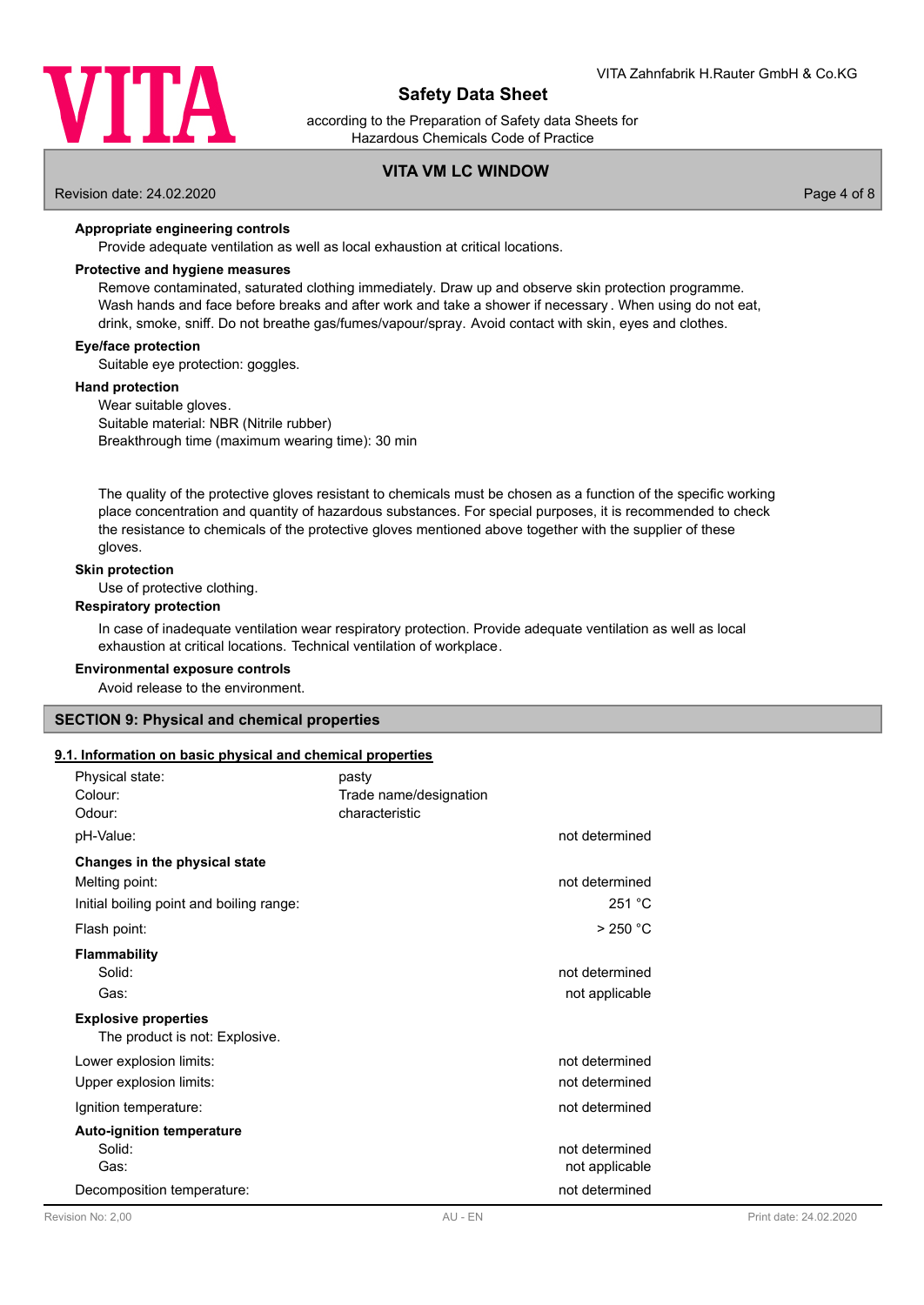

according to the Preparation of Safety data Sheets for Hazardous Chemicals Code of Practice

## **VITA VM LC WINDOW**

Revision date: 24.02.2020 Page 5 of 8

| $= 1100$ hPa<br>not determined<br>No |
|--------------------------------------|
|                                      |
|                                      |
|                                      |
|                                      |
|                                      |
| not determined                       |
| not determined                       |
| not determined                       |
| not determined                       |
| not determined                       |
|                                      |
| 98,5 %                               |
|                                      |
|                                      |

## **SECTION 10: Stability and reactivity**

#### **10.1. Reactivity**

No hazardous reaction when handled and stored according to provisions.

### **10.2. Chemical stability**

The product is stable under storage at normal ambient temperatures.

## **10.3. Possibility of hazardous reactions**

No known hazardous reactions.

#### **10.4. Conditions to avoid**

No information available.

## **10.5. Incompatible materials**

No information available.

#### **10.6. Hazardous decomposition products**

No known hazardous decomposition products.

#### **SECTION 11: Toxicological information**

#### **11.1. Information on toxicological effects**

#### **Acute toxicity**

Based on available data, the classification criteria are not met.

| CAS No    | Chemical name                     |                             |                |               |        |
|-----------|-----------------------------------|-----------------------------|----------------|---------------|--------|
|           | Exposure route                    | IDose                       | <b>Species</b> | <b>Source</b> | Method |
| 2867-47-2 | 2-dimethylaminoethyl methacrylate |                             |                |               |        |
|           | loral                             | <b>ATE</b><br>500<br>mg/kg  |                |               |        |
|           | dermal                            | <b>ATE</b><br>1100<br>mg/kg |                |               |        |

#### **Irritation and corrosivity**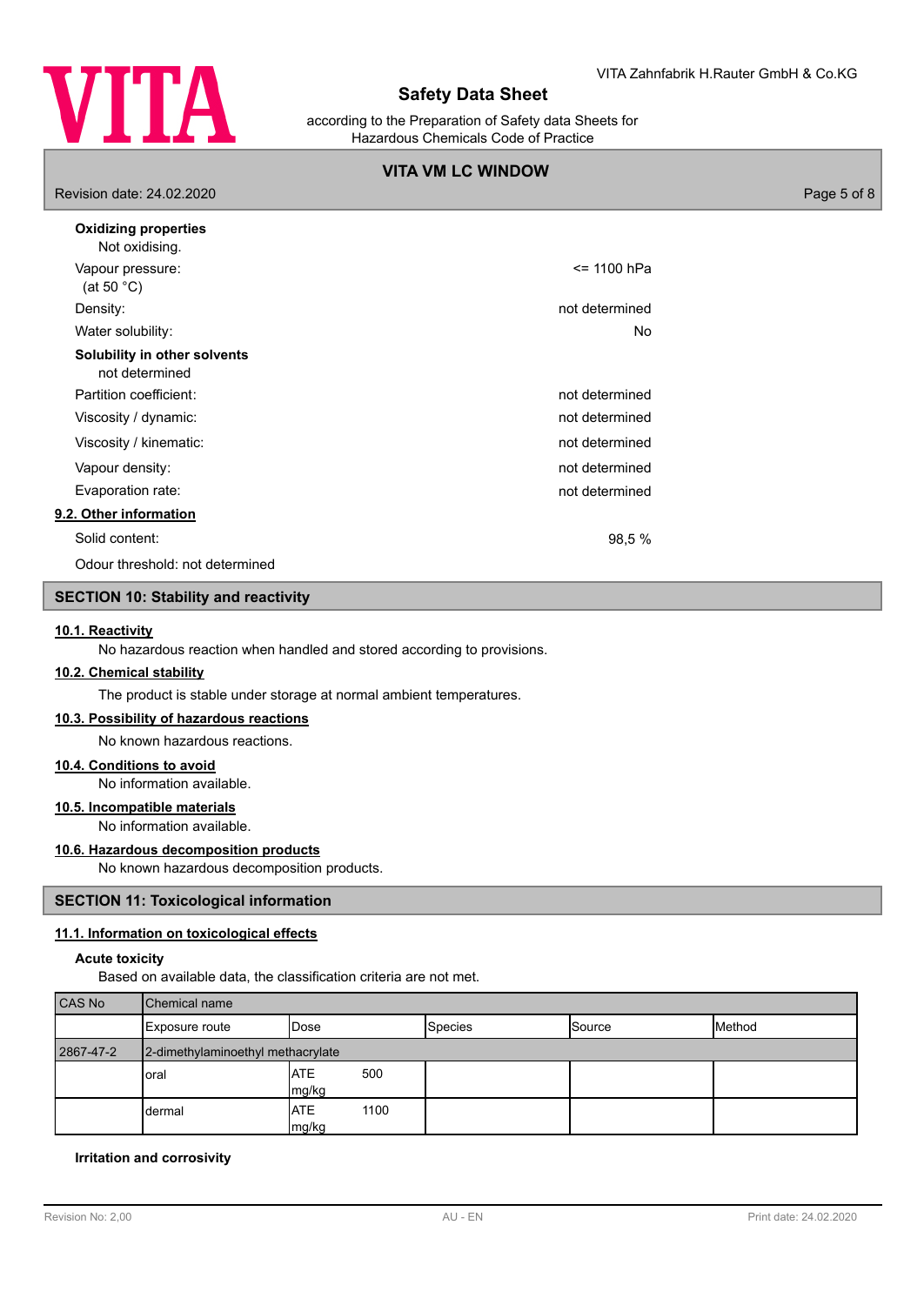

according to the Preparation of Safety data Sheets for Hazardous Chemicals Code of Practice

## **VITA VM LC WINDOW**

Revision date: 24.02.2020 Page 6 of 8

### Causes serious eye irritation.

Skin corrosion/irritation: Based on available data, the classification criteria are not met.

#### **Sensitising effects**

May cause an allergic skin reaction.

(7,7,9-Trimethyl-4,13-dioxo-3,14-dioxa-5,12-diaza-hexadecan-1,16-diol-dimethacrylat (mixture of isomers); 2-dimethylaminoethyl methacrylate)

#### **Carcinogenic/mutagenic/toxic effects for reproduction**

Based on available data, the classification criteria are not met.

#### **STOT-single exposure**

Based on available data, the classification criteria are not met.

#### **STOT-repeated exposure**

Based on available data, the classification criteria are not met.

#### **Aspiration hazard**

Based on available data, the classification criteria are not met.

#### **SECTION 12: Ecological information**

### **12.1. Toxicity**

Harmful to aquatic life.

### **12.2. Persistence and degradability**

The product has not been tested.

#### **12.3. Bioaccumulative potential**

The product has not been tested.

## **12.4. Mobility in soil**

The product has not been tested.

#### **12.5. Other adverse effects**

No information available.

### **Further information**

Do not allow to enter into surface water or drains. Do not allow to enter into soil/subsoil.

#### **SECTION 13: Disposal considerations**

#### **13.1. Waste treatment methods**

#### **Disposal recommendations**

Do not allow to enter into surface water or drains. Do not allow to enter into soil/subsoil. Dispose of waste according to applicable legislation.

## **Contaminated packaging**

Handle contaminated packages in the same way as the substance itself.

### **SECTION 14: Transport information**

#### **Land transport (ADG)**

| <b>14.1. UN number:</b>           | No dangerous good in sense of this transport regulation. |
|-----------------------------------|----------------------------------------------------------|
| 14.2. UN proper shipping name:    | No dangerous good in sense of this transport regulation. |
| 14.3. Transport hazard class(es): | No dangerous good in sense of this transport regulation. |
| 14.4. Packing group:              | No dangerous good in sense of this transport regulation. |
| <b>Marine transport (IMDG)</b>    |                                                          |
| <b>14.1. UN number:</b>           | No dangerous good in sense of this transport regulation. |
| 14.2. UN proper shipping name:    | No dangerous good in sense of this transport regulation. |
| 14.3. Transport hazard class(es): | No dangerous good in sense of this transport regulation. |
|                                   |                                                          |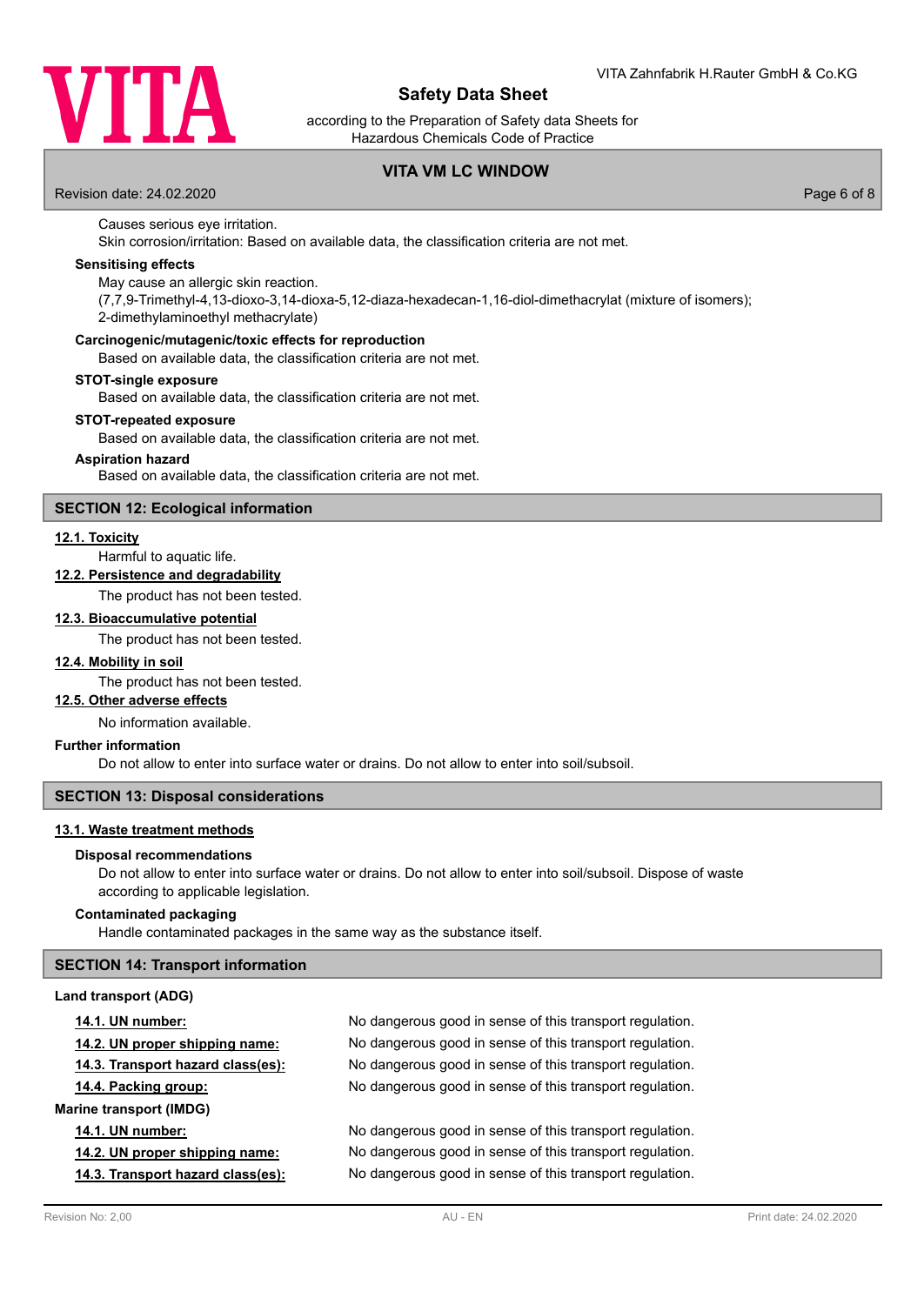

according to the Preparation of Safety data Sheets for Hazardous Chemicals Code of Practice

## **VITA VM LC WINDOW**

Revision date: 24.02.2020 Page 7 of 8 **14.4. Packing group:** No dangerous good in sense of this transport regulation. **Air transport (ICAO-TI/IATA-DGR) 14.1. UN number:** No dangerous good in sense of this transport regulation. **14.2. UN proper shipping name:** No dangerous good in sense of this transport regulation. **14.3. Transport hazard class(es):** No dangerous good in sense of this transport regulation. **14.4. Packing group:** No dangerous good in sense of this transport regulation. **14.5. Environmental hazards** ENVIRONMENTALLY HAZARDOUS: no **14.6. Special precautions for user** No information available. **14.7. Transport in bulk according to Annex II of Marpol and the IBC Code** not applicable

# **SECTION 15: Regulatory information**

## **15.1. Safety, health and environmental regulations/legislation specific for the substance or mixture**

#### **National regulatory information**

#### **Additional information**

#### AICS

7,7,9-Trimethyl-4,13-dioxo-3,14-dioxa-5,12-diaza-hexadecan-1,16-diol-dimethacrylat (mixture of isomers): Yes. Ditrimethylolpropane Tetraacrylate: Yes. 2-dimethylaminoethyl methacrylate: Yes.

#### SUSPM

7,7,9-Trimethyl-4,13-dioxo-3,14-dioxa-5,12-diaza-hexadecan-1,16-diol-dimethacrylat (mixture of isomers): No Ditrimethylolpropane Tetraacrylate: No 2-dimethylaminoethyl methacrylate: Yes.

## **SECTION 16: Other information**

#### **Abbreviations and acronyms**

ACGIH: American Conference of Governmental Industrial Hygienists ADG: Australian Dangerous Goods AICS: Australian Inventory of Chemical Substances ICAO: International Civil Aviation Organization IMDG: International Maritime Code for Dangerous Goods IATA: International Air Transport Association GHS: Globally Harmonized System of Classification and Labelling of Chemicals CAS: Chemical Abstracts Service STEL: Short-term exposure limit TWA: time-weighted average TI: Technical Instructions DGR: Dangerous Goods Regulations UN: United Nations ATE: Acute toxicity estimate LC50: Lethal concentration, 50% LD50: Lethal dose, 50% LL50: Lethal loading, 50% EL50: Effect loading, 50% EC50: Effective Concentration 50% ErC50: Effective Concentration 50%, growth rate NOEC: No Observed Effect Concentration